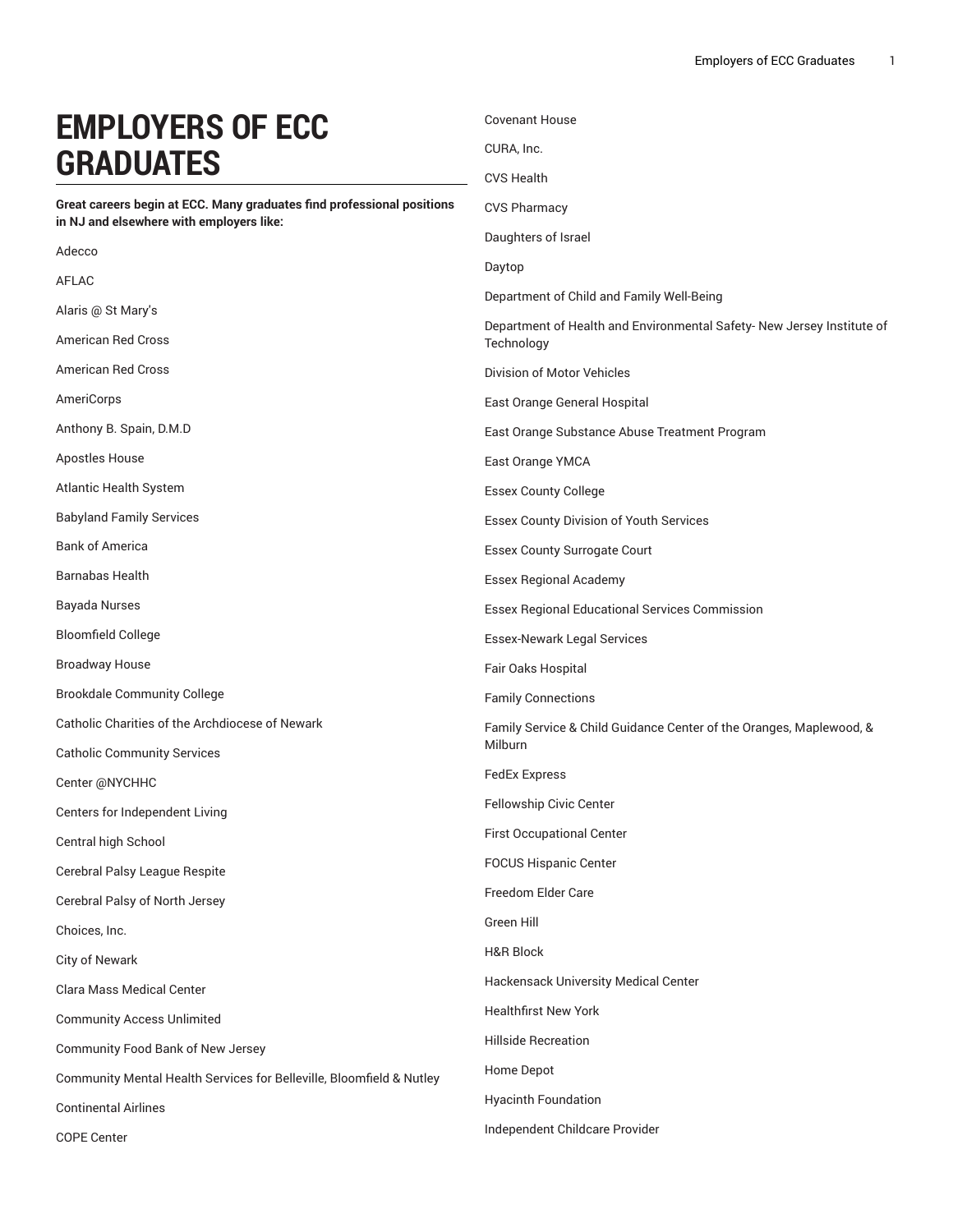| Integrity                                       | NJ Division of Vocational Rehabilitation Services               |
|-------------------------------------------------|-----------------------------------------------------------------|
| International Youth Organization                | NJ Division of Youth & Family Services                          |
| Irvington Health Department                     | <b>NJ Transit</b>                                               |
| Isaiah House                                    | <b>Obesity Treatment Centers</b>                                |
| Jersey City Medical Center                      | Offender Aid and Restoration of Essex                           |
| Jewish Vocational Service                       | Optimum HIT @ Montefiore Hospital (Bronx, NY)                   |
| Jumpstart                                       | Orange Board of Education                                       |
| Kaiser Permanente Health Plan                   | OTG Management                                                  |
| Kessler Institute for Rehabilitation            | Overlook Hospital                                               |
| Kintock Group                                   | Owen Home Health Care                                           |
| La Casa de Don Pedro                            | <b>Planned Parenthood</b>                                       |
| Labcorp                                         | Police Departments (e.g., Newark, East Orange, Irvington, etc.) |
| Labcorp of America                              | Preferred Home Health Care & Nursing Services Inc.              |
| <b>Lenard Clinic</b>                            | Primark                                                         |
| <b>Lighthouse Community Service</b>             | Primerica                                                       |
| Macy's                                          | <b>Prospect House</b>                                           |
| Mayor's Office of Employment & Training         | <b>Prudential Center</b>                                        |
| Meadowlands Hospital Medical Center             | <b>Prudential Insurance</b>                                     |
| Mont-Vail Daycare Center                        | Public Health Solutions (NY)                                    |
| Morristown Memorial Hospital                    | <b>Red Lobster</b>                                              |
| Mountainside Hospital                           | Remington Health Center                                         |
| Musculoskeletal Transplant Foundation           | Robert Wood Johnson Hospital                                    |
| National Council on Alcoholism                  | Rutgers University Behavioral Health Care                       |
| New Community Corporation                       | Sai Medical Center                                              |
| New Hope Behavioral Health                      | Saint Barnabas Medical Center                                   |
| New Jersey City University                      | School Districts (e.g., Newark, East Orange, Irvington, etc.)   |
| New Jersey Judiciary                            | Securitas Inc                                                   |
| Newark Beth Israel                              | Senegal Technology                                              |
| Newark Beth Israel Medical Center               | Seton Hall University                                           |
| Newark Board of Education                       | South Orange Rehab/Wellness                                     |
| Newark EMA HIV Health Services Planning Council | St. Michael's Medical Center                                    |
| <b>Newark Emergency Services</b>                | Star Pediatric Home Care Agency                                 |
| Newark Renaissance House                        | State of NJ                                                     |
| Nigerian Television Authority                   | Stellar Home Care and Staffing                                  |
| NJ Division of Developmental Disabilities       | <b>Sterling Manor Home</b>                                      |
| NJ Division of Mental Health Services           |                                                                 |